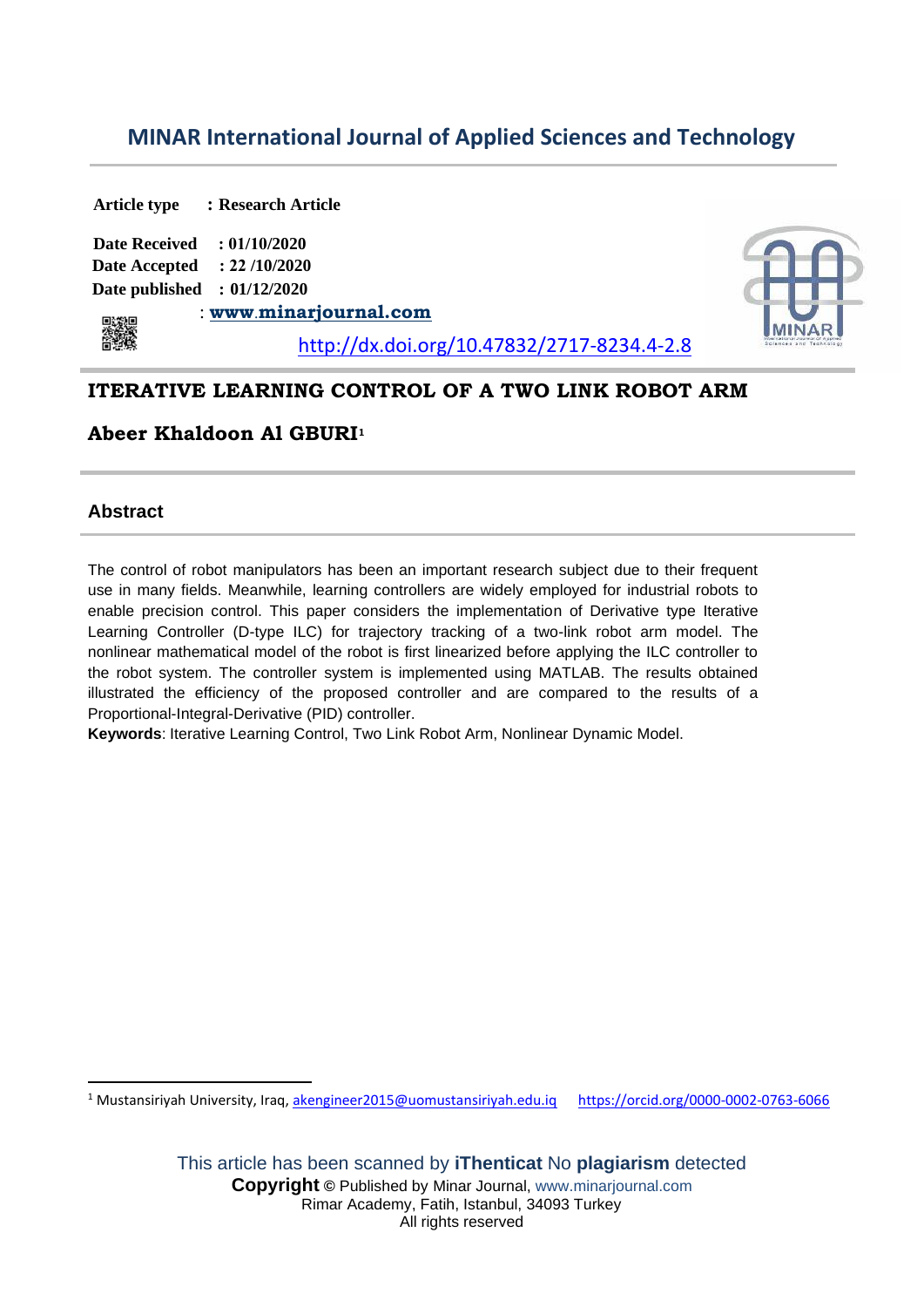### **1. Introduction**

Robot manipulators have been an active area of research in the past decades, and it has been widely used in various fields such as industry, education and space exploration [1,2]. Furthermore, robot manipulators provide a great advantage in exploring dangerous or inaccessible environments [3].

One of the fields that robot arms have been increasingly used in recent years is health services. Examples on this are: the use of robotic systems in the rehabilitation of disabled people and robotic surgical systems [4, 5, 6].

Generally, the dynamic model of a robot is found using Lagrange and Euler-Lagrange equations. A robot manipulator is a complex, nonlinear, multivariable system [3], which normally has high parametric uncertainty [7]. These problems are present in two link robot arm and needs to be addressed.

In order to solve these problems involved in the control of robotic manipulators, many studies in the literature have investigated different approaches. Classical linear controllers, like PID, has attracted researchers for decades to use it in industrial robots [8]. However, since the knowledge of a robot system is limited, uncertainty in the parameters and dynamics of a robot model were major challenges that have been considerably explored in the literature. To deal with uncertainty in robotic systems, various controllers were introduced such as robust, adaptive and learning controllers [9]. Examples on using these controllers to address the uncertainty include: the use of adaptive control in [8, 10], robust controller in [11,12] and Lyapunov synthesis in [13].

Moreover, learning controllers are widely used to improve the robotic system performance, by learning from previous executions. For example, in [14], an Adaptive Switching Learning Proportional-Derivative PD controller [ASL-PD] is used for trajectory tracking of a robot manipulator in iterative operation mode.

A well-known example of learning controllers is Iterative Learning Control (ILC). The main area of application of ILC lies in controlling robot manipulators to enable precision in industrial robots [15]. These robots execute a repeated operation over a finite time interval under the same conditions. ILC uses the error information of the previous operation in a system to compute the control action for the next trial. This leads to high performance and low transient tracking error when having large model uncertainty and repeating disturbances in the system. An ILC controller is often used to control a robot that performs a task, reset to its home position and then repeat the task [16].

In the study introduced by Tayebi (2004) [8], an adaptive ILC scheme is presented to control a rigid robot manipulator with unknown parameters. First a Proportional-Derivative feedback control structure is used to stabilize the system and then an ILC is used to deal with the uncertainty in the robot parameters and disturbances.

The work presented in this paper will consider the application of a D-type ILC controller to a two-link rigid manipulator. This controller can solve the problem of parametric uncertainty caused by the nonlinearity in the robot model, ensure fast convergence to the desired input track, and improve the overall performance for the robot arm. To achieve that, the manipulator dynamic model is first linearized, and then D-type ILC is applied to control the linearized model. The results obtained from this approach are compared to the results obtained from applying PID controller to the same model.

 The organization of this paper is as follow: Section 2 introduces the two-link robot dynamic model. This model is found using Euler-Lagrange equation. Meanwhile, Section 3 discusses the D-type ILC control design for the robot arm system. In addition, Section 4 presents the simulation and results for the proposed controller. Finally, in Section 5 the conclusions for the work presented in this paper are drawn.

## **1. Robot Dynamic Model**

A two-link robot arm is shown in Figure (1) where  $\theta_{\rm i}$ ,  ${\rm l}_{\rm i}$  and  ${\rm m}_{\rm i}$  are respectively; the joint angle, the link length, and the link mass for the first link  $(i = 1)$  and the second link  $(i = 2)$ .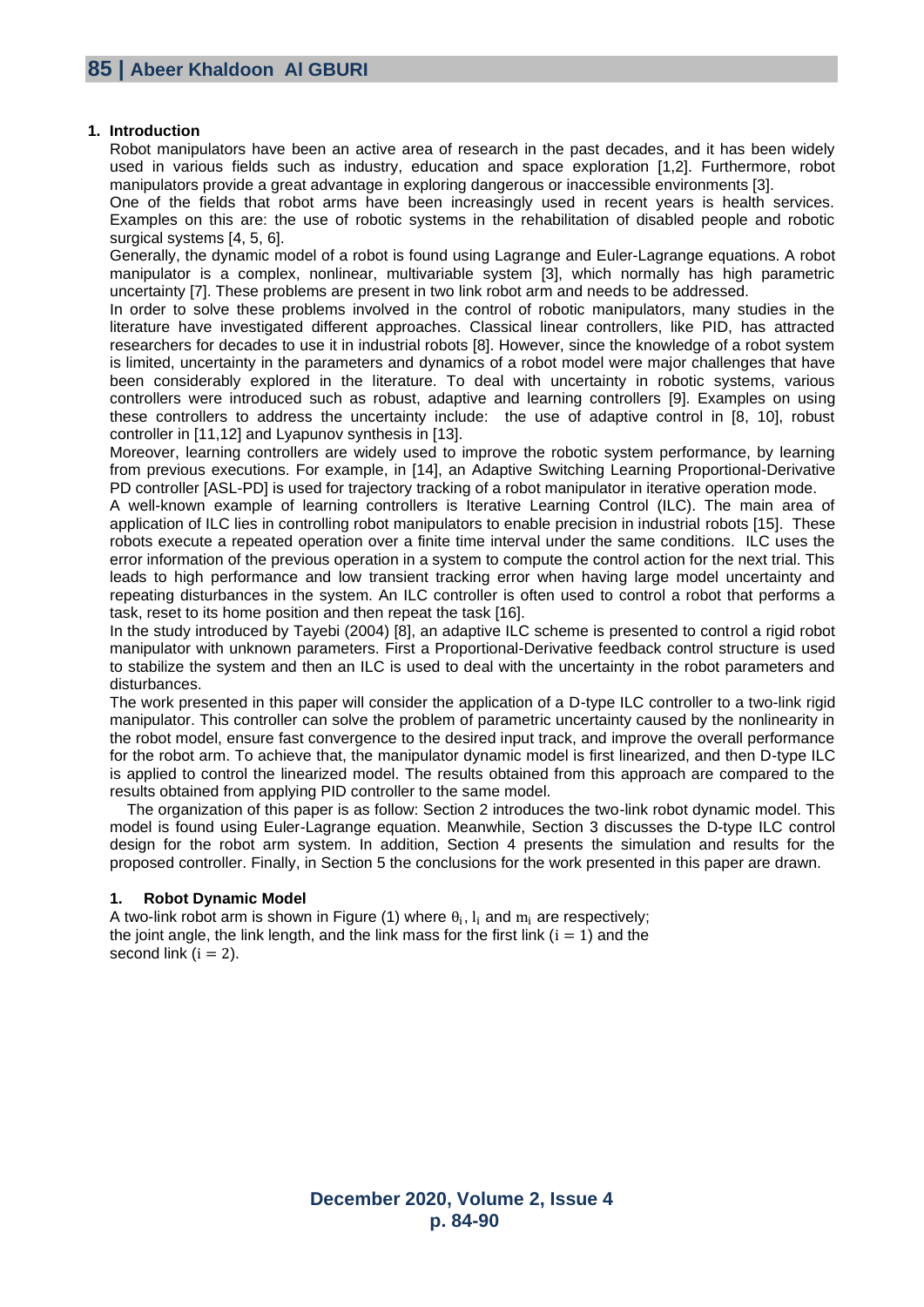

Figure (1) Two-link robot arm.

The dynamic equations for this system can be found using Lagrange Euler formulation. First, we define the Lagrangian L as the difference between the total kinetic energy K and the total potential energy P:  $L = K - P$  (1)

Using equation (1), the Euler-Lagrange equation, which is based on the partial derivative of kinetic and potential energies of mechanical systems, is solved to compute the equation of motion as:

$$
\frac{\mathrm{d}}{\mathrm{d}t} \left( \frac{\partial L}{\partial \dot{\theta}_i} \right) - \frac{\partial L}{\partial \theta_i} = \tau \tag{2}
$$

 $\frac{d\mathbf{t}}{dt}$   $\frac{d\mathbf{e}_i}{dt}$   $\frac{d\mathbf{e}_i}{dt}$ a  $\frac{d\mathbf{e}_i}{dt}$   $\frac{d\mathbf{e}_i}{dt}$   $\frac{d\mathbf{e}_i}{dt}$   $\frac{d\mathbf{e}_i}{dt}$   $\frac{d\mathbf{e}_i}{dt}$   $\frac{d\mathbf{e}_i}{dt}$   $\frac{d\mathbf{e}_i}{dt}$   $\frac{d\mathbf{e}_i}{dt}$   $\frac{d\mathbf{e}_i}{dt}$   $\frac{d\mathbf{e}_i}{dt}$ model of the two-link robot arm is:

$$
M(\theta)\ddot{\theta} + C(\theta, \dot{\theta}) + G(\theta) = \tau,
$$
  
 
$$
Y = \theta.
$$
 (3)

Where Y is the output vector, g is the gravitational force, and:

$$
G(\theta) = \begin{bmatrix} (\frac{1}{2}m_1 + m_2)g1_1\cos\theta_1 + \frac{1}{2}m_2g1_2\cos(\theta_1 + \theta_2) \\ \frac{1}{2}m_2gl_2\cos(\theta_1 + \theta_2) \end{bmatrix}
$$
 is the gravity torques vector;

 $C(\theta, \dot{\theta}) = \begin{bmatrix} -m_2 l_1 l_2 \sin \theta_2 \dot{\theta}_1 \dot{\theta}_2 - \frac{1}{2} \end{bmatrix}$  $\frac{1}{2}$  m<sub>2</sub> $l_1$ l<sub>2</sub> sin  $\theta_2 \dot{\theta}_2^2$ 1  $\frac{1}{2}$  m<sub>2</sub>l<sub>1</sub>l<sub>2</sub> sin  $\theta_2 \dot{\theta}_1^2$  is the Coriolis and centrifugal forces vector;

 $M(\theta) = \begin{bmatrix} M_{11} & M_{12} \\ M & M \end{bmatrix}$  $\begin{bmatrix}M_{11} & M_{12}\M_{21} & M_{22}\end{bmatrix}$  is the inertia matrix, where:

$$
M_{11} = \left[ \left( \frac{1}{3} m_1 + m_2 \right) l_1^2 + \frac{1}{3} m_2 l_2^2 + m_2 l_1 l_2 \cos(\theta_2) \right]
$$
  

$$
M_{12} = M_{21} = m_2 \left[ \frac{1}{3} l_2^2 + \frac{1}{2} l_1 l_2 \cos(\theta_2) \right]
$$
  

$$
M_{22} = \frac{1}{3} m_2 l_2^2
$$

#### **2. ILC Controller Design**

As explained earlier ILC was originally developed to enable precision control of industrial robots. The first learning control scheme proposed by Arimoto, et. al (1984) [17] involved the derivative of the error  $\dot{\bf e}_{\bf k}({\bf t})$ for the D-type ILC controller. This derivation is given in the following equations:

$$
\dot{\mathbf{e}}_{k}(t) = d\mathbf{e}_{k}/dt \tag{4}
$$

## **December 2020, Volume 2, Issue 4 p. 84-90**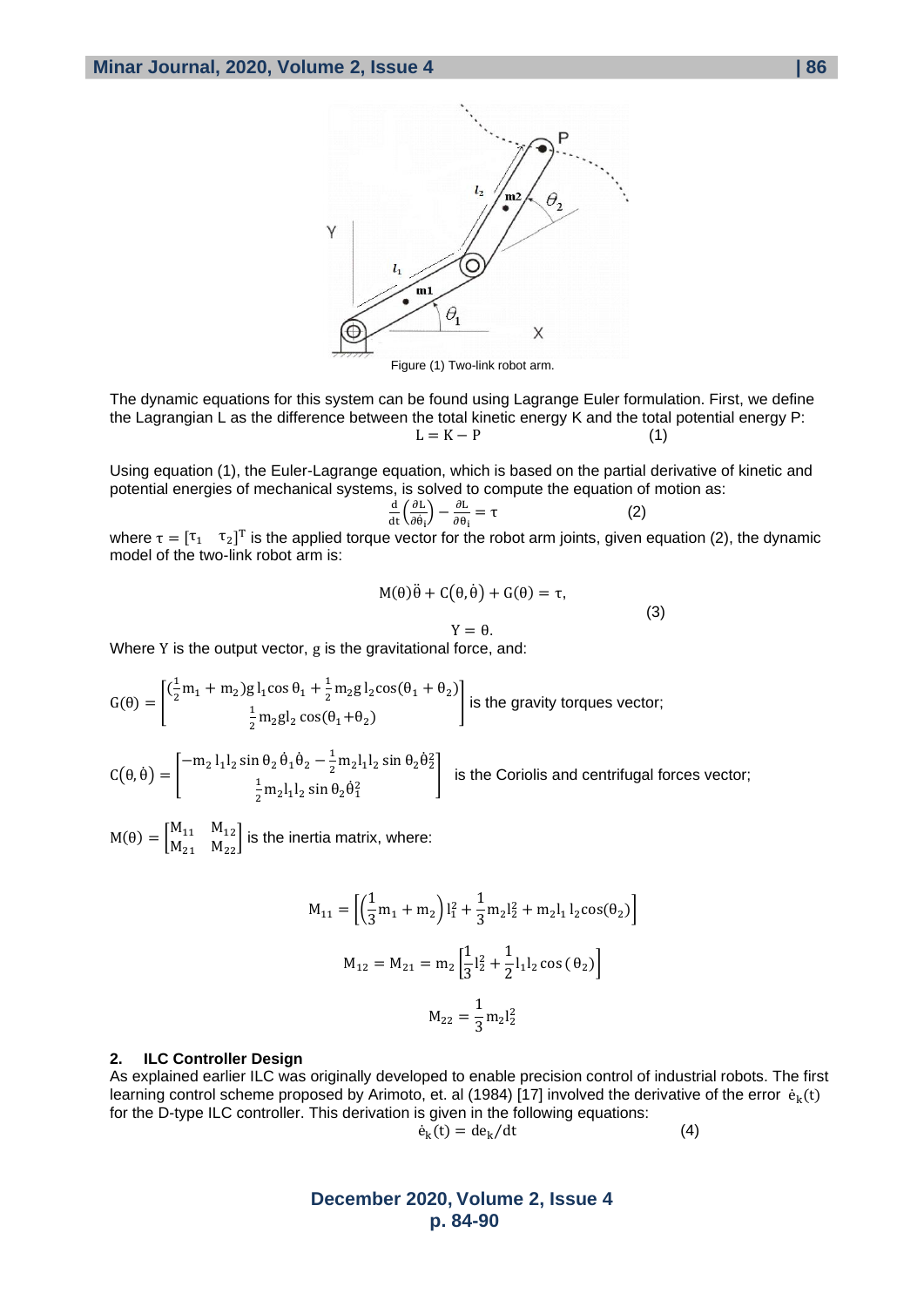| $e_k(t) = y_{ref}(t) - y_k(t)$           | (5) |
|------------------------------------------|-----|
| $y_k(t) = g(t)u_k(t)$                    | (6) |
| $u_{k+1}(t) = u_k(t) + L * \dot{e}_k(t)$ | (7) |

Where  ${\rm g(t)}$  is the plant and it is required that the output signal  ${\rm y_k}$  repeatedly tracks a reference signal  ${\rm y_{ref}}$ which is T seconds long. The subscript k is the trial number and it has a positive value ( $k > 0$ ). Tracking error signal  $e_k(t)$  control the input signals  $u_k(t)$  and the input for the next trajectory  $u_{k+1}(t)$ . Finally, L is the learning factor. In this setting, the ILC controller tracks a fixed reference input over a finite interval of T seconds.

Figure (2) shows our proposed approach of ILC setup for robotic arm system. In this system, it is required that the output signal of the system ( $y_{1k}$  and  $y_{2k}$ ) repeatedly tracks the reference signal  $y_{ref1}$  and  $y_{ref2}$ respectively, which is T seconds long, where the subscript k is the trial number and  $k > 0$ .



Figure (2) ILC control system for two link arm model.

The proposed system defines the ILC controller scheme using equations (4-7). Meanwhile, the two-link arm robot model is found using equation (3) defined in Section (2). Here, let the mass of links  $m_1 = m_2$  = 1kg, the length of the links  $l_1 = l_2 = 0.3$ m, the gravity  $g = 9.8$  m/s<sup>2</sup>. Next, we linearize the arm model, and let us assume that:

$$
\theta_1 = x_1 \; , \; \theta_2 = x_2 \; , \; \; \dot{\theta}_1 = x_3 \; , \; \dot{\theta}_2 = x_4.
$$

We can write the two-link arm state space model as:

$$
\begin{bmatrix} \dot{x}_1 \\ \dot{x}_2 \\ \dot{x}_3 \\ \dot{x}_4 \end{bmatrix} = \begin{bmatrix} 0 & 0 & 1 & 0 \\ 0 & 0 & 0 & 1 \\ -112.11 & 70.07 & -2.79 & 1.54 \\ 280.28 & -224.22 & 7.75 & -4.64 \end{bmatrix} \begin{bmatrix} x_1 \\ x_2 \\ x_3 \\ x_4 \end{bmatrix} + \begin{bmatrix} 0 & 0 \\ 0 & 0 \\ 19.04 & -47.61 \\ -47.61 & 152.38 \end{bmatrix} \begin{bmatrix} \tau_1 \\ \tau_2 \end{bmatrix}
$$
\n
$$
\begin{bmatrix} y_1 \\ y_2 \end{bmatrix} = \begin{bmatrix} 1 & 0 & 0 & 0 \\ 0 & 1 & 0 & 0 \end{bmatrix} \begin{bmatrix} x_1 \\ x_2 \\ x_3 \\ x_4 \end{bmatrix}
$$
\n(8)

The linearized robot system is a stable system with high overshoot and setting time which is equal to 35.1s and steady state error which is equal to 83% for link 1, and a setting time which is equal to 28s and steady state error which is equal to 32% for link 2.

#### **3. Simulation and Results**

In this section, the control system shown in Figure (2) in which the D-type ILC in equations (4-7) is applied to the robot system given in equation (8). The implemented of this system was carried out in

## **December 2020, Volume 2, Issue 4 p. 84-90**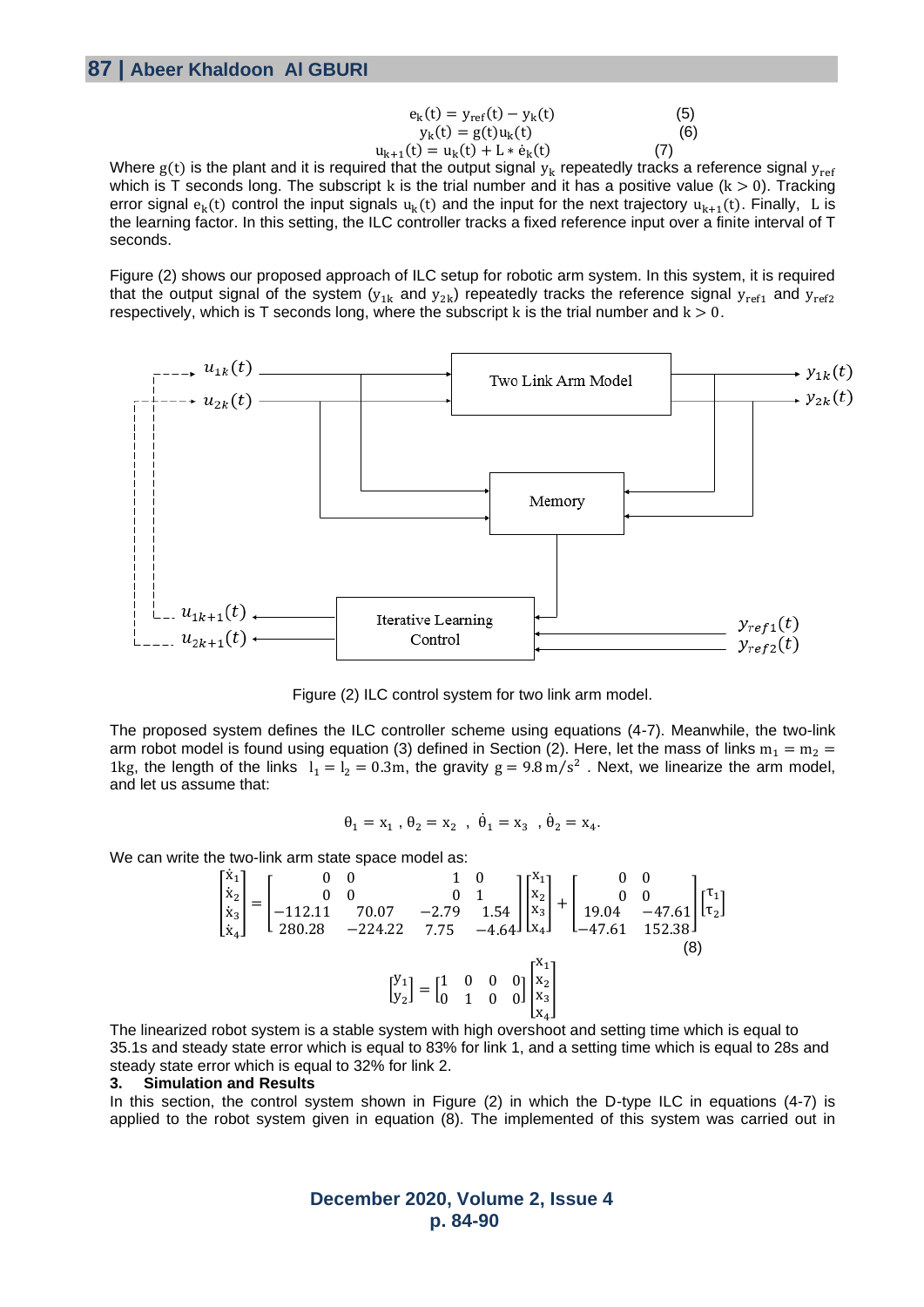MATLAB. The pseudocode for the application of the ILC to the robot arm presented in this work is given below:



On the other hand, Figure (3a) and Figure (3b) shows the output for link 1 and link 2.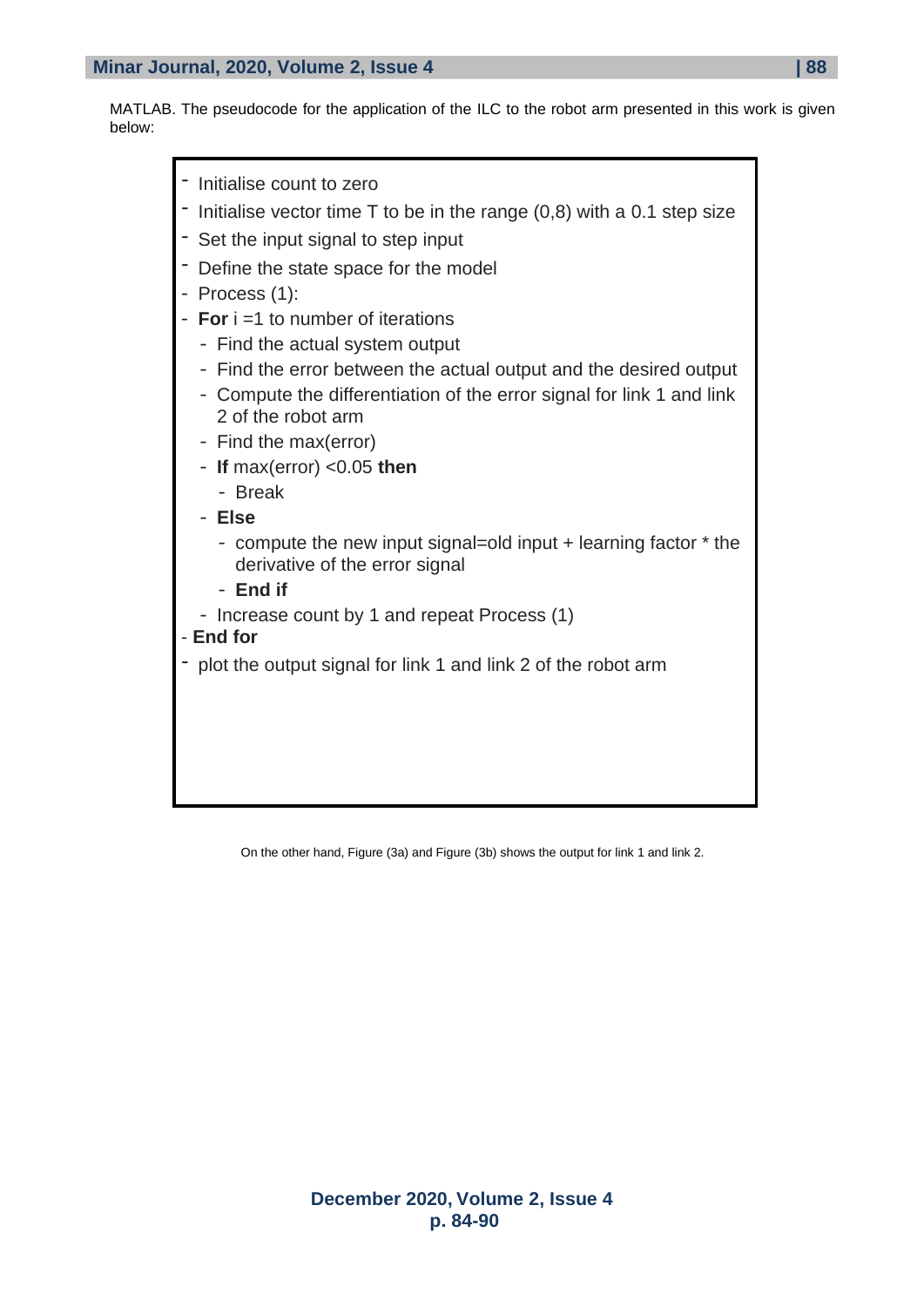

Figure (3) D-type ILC control for two link robot arm (a) Transient response for link 1 (b) Transient response for link 2.

The simulation illustrates that a D-type ILC applied to the robot arm system can effectively give a full tracking of the desired input signal for a period of 8 seconds with zero steady state error. These results were compared to the results of applying PID controller to the robot system with  $(k_p = 0, k_i = 0.201, k_d =$ 0) for link1 and  $(k_p = 0, k_i = 0.0878, k_d = 0)$  for link2. In this case, the setting time for link 1 was found to be equal to (114.6) and the setting time for link 2 was found to be equal to (65.5) with zero steady state error. This shows that ILC has improved performance with very fast convergence compared to applying PID controller.

> **December 2020, Volume 2, Issue 4 p. 84-90**